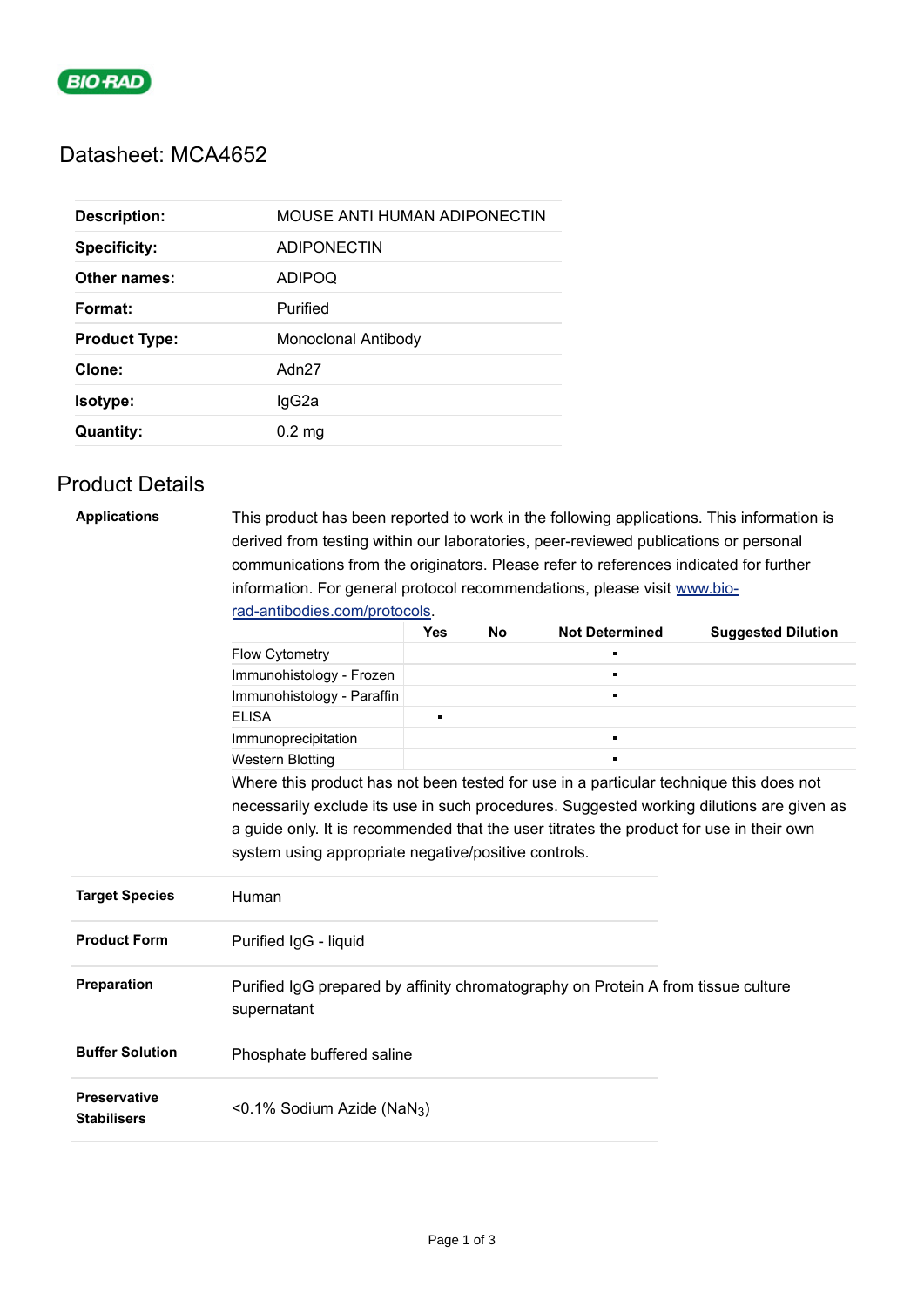| Approx. Protein<br><b>Concentrations</b> | IgG concentration 1.0mg/ml                                                                                                                                                                                                                                                                                                                                                                                                         |
|------------------------------------------|------------------------------------------------------------------------------------------------------------------------------------------------------------------------------------------------------------------------------------------------------------------------------------------------------------------------------------------------------------------------------------------------------------------------------------|
| Immunogen                                | Recombinant human adiponectin purified from E.coli.                                                                                                                                                                                                                                                                                                                                                                                |
| <b>External Database</b><br>Links        | <b>UniProt:</b><br><b>Related reagents</b><br>Q15848                                                                                                                                                                                                                                                                                                                                                                               |
|                                          | <b>Entrez Gene:</b><br><b>ADIPOQ</b><br>9370<br><b>Related reagents</b>                                                                                                                                                                                                                                                                                                                                                            |
| <b>Synonyms</b>                          | ACDC, ACRP30, APM1, GBP28                                                                                                                                                                                                                                                                                                                                                                                                          |
| <b>RRID</b>                              | AB 2221633                                                                                                                                                                                                                                                                                                                                                                                                                         |
| <b>Fusion Partners</b>                   | Spleen cells from immunised Balb/c mice were fused with cells of the mouse Sp2/0<br>myeloma cell line.                                                                                                                                                                                                                                                                                                                             |
| <b>Specificity</b>                       | Mouse anti Human Adiponectin antibody, clone Adn27 recognizes human adiponectin,<br>also known as Acrp30, 30 kDa adipocyte complement-related protein, Adipocyte, C1q and<br>collagen domain-containing protei or Gelatin-binding protein. Adiponectin is a 244 amino<br>acid major adipokine secreted into the bloodstream from adipose tissue to modulate<br>metabolism, including glucose regulation and fatty acid catabolism. |
|                                          | Unlike most other adipokines, adiponectin is secreted exclusively by differentiating<br>adipocytes at reduced levels during obesity. The serum level of adiponectin is inversely<br>correlated with BMI (body mass index) of an individual, and has an anti-inflammatory<br>action, playing an important role in type II diabetes (insulin sensitivity) and atherosclerosis.                                                       |
|                                          | Mouse anti human adiponectin antibody, clone Adn27 has been successfully used as a<br>capture reagent with mouse anti human adionectin antibody, Mouse anti Human<br>adiponectin antibody, clone 5H7 (MCA2695) as a detection reagent in a sensitive<br>Sandwich ELISA for the measurement of adiponectin in human plasma.                                                                                                         |
| <b>References</b>                        | 1. Lihn, A.S. et al. (2005) Adiponectin: action, regulation and association to insulin<br>sensitivity. Obes Rev. 6 (1): 13-21.<br>2. Trayhurn, P. & Wood, I.S. (2005) Signalling role of adipose tissue: adipokines and<br>inflammation in obesity. Biochem Soc Trans. 33 (Pt 5): 1078-81.                                                                                                                                         |
| <b>Storage</b>                           | This product is shipped at ambient temperature. It is recommended to aliquot and store at<br>-20 $^{\circ}$ C on receipt. When thawed, aliquot the sample as needed. Keep aliquots at 2-8 $^{\circ}$ C for<br>short term use (up to 4 weeks) and store the remaining aliquots at -20°C.                                                                                                                                            |
|                                          | Avoid repeated freezing and thawing as this may denature the antibody. Storage in<br>frost-free freezers is not recommended.                                                                                                                                                                                                                                                                                                       |
| <b>Guarantee</b>                         | 12 months from date of despatch                                                                                                                                                                                                                                                                                                                                                                                                    |